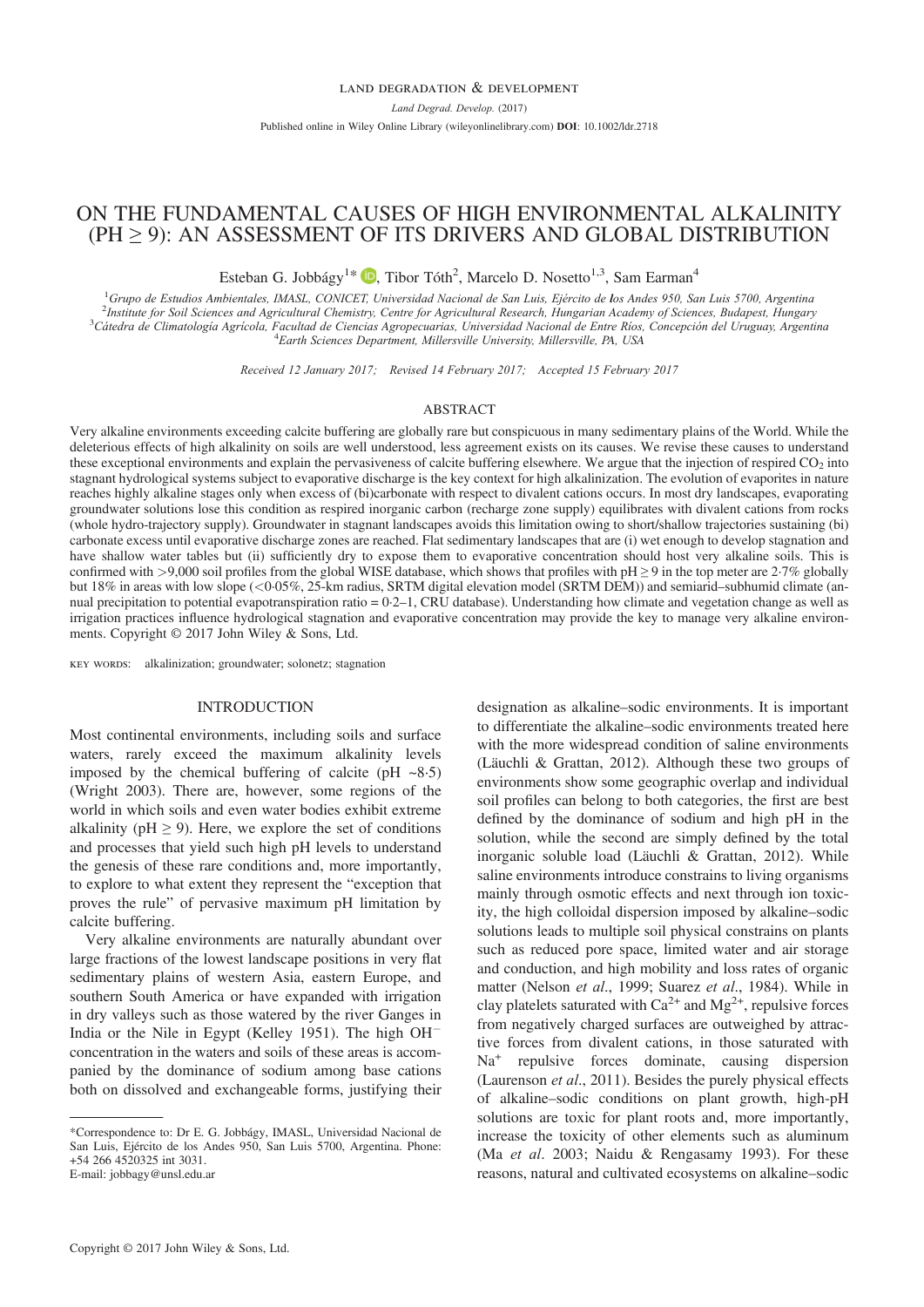soils have lower vegetation cover and primary productivity compared with those located on more pH-neutral soils under otherwise similar environmental conditions (Perelman et al. 2001; Rengasamy 2002). Farming possibilities are often limited in natural alkaline–sodic environments and can become severely constrained where bad irrigation practices trigger soil alkalinization, as seen in many cultivated river valleys worldwide (Rengasamy 2002). In the case of alkaline–sodic aquatic environments, unique chemical constrains and adaptations of organisms emerge in response to the effects of high pH on the bioavailability/toxicity of different chemical elements (Jones et al. 1998).

Although the mechanisms that lead from high alkalinity to chemical and physical deterioration of soils are well understood and many indicators of alkaline–sodic conditions have been proposed and tested, there has been a much poorer development of conceptual models explaining the most fundamental causes that drive the genesis of very alkaline environments, with the important exception of Kelley's treatise published more than 60 years ago (Kelley 1951). Why is calcite buffering overwhelmed only in some regions of the world? Under what environmental conditions is this likely to occur? Can these conditions be affected by climate and vegetation change or human intervention?

We propose a broader explanation for the occurrence of very alkaline environments and responses to the previous questions, combining two independent conceptual models that describe the evolution of salty solutions and salt deposits in nature (Eugster & Jones 1979) and the trajectories of groundwater flow at multiple spatial scales (Tóth 1978). We suggest that hydrological stagnation and evaporative concentration offer the necessary context for the formation of very alkaline solutions and, ultimately, soils. Our conceptual model explains the rarity of very alkaline environments in most landscapes but their abundance in very flat sedimentary regions worldwide. We discuss how this distribution may shift in response to global and local environmental changes. We first examine the chemical evolution of very alkaline solutions and soils; next, we show how it depends on a specific set of hydrological conditions; and finally, we link these hydrological conditions to climate and topography to explain the current distribution of very alkaline environments as described by existing soil profile databases.

# CHEMICAL EVOLUTION

Waters with stoichiometric excess of dissolved carbonate species in relation to dissolved divalent cations (equivalent-based,  $(HCO_3^- + CO_3^{2-}) > (Ca^{2+} + Mg^{2+})$  are required for the development of very alkaline environments (Figure 1). Early work on the chemical evolution of natural solutions feeding surface salt deposits across dry regions has highlighted the need of carbonate excess throughout the entire concentration process in order to reach very alkaline precipitates such as trona and soda lime (Eugster & Jones 1979)(Figure 1). Independently, researchers concerned with the practical problem of soil degradation in irrigated fields

have identified the composition of these same ions as a good predictor of dispersive damage to soils by irrigation waters, often expressing it as a molar subtraction rather than the ratio (i.e., residual sodium carbonate) (Eaton 1950).In the case of alkaline soils and their challenging physical limitations, carbonate excess is also critical to increasing the dispersive power of sodium. Without carbonate excess, sodium salts in the soil solution have a limited capacity to displace, via ion exchange, calcium and magnesium sorbed to the soil surfaces, given their higher sorptive affinity (Sposito, 2008). However, if calcium and magnesium concentration in soil water decline owing to precipitation of carbonates (e.g., calcite and magnesite), sodium sorption will become more prevalent, as described in the following equation, and the increased sodium in soils will increase soil dispersion:

$$
Ca - X_2 + 2Na^+ + CO_3^{2-} \leftrightarrow 2Na - X + CaCO_3 \downarrow (1)
$$

Where: *X* represents a monovalent cation exchange site.

Indicators based solely on the concentration of sodium relative to magnesium and calcium (e.g., sodium absorption ratio, SAR (Sumner 1993)) are widely used to understand how solutions may lead to increasing soil alkalinity and physical dispersion. Yet they may often fail to do so as they ignore the potent effect of carbonates engaging in calcite precipitation shown earlier. Seawater offers an extreme example of the limitation of indicators like SAR, achieving extremely high values (SAR = 58·6) with sodium representing 77% of cationic charges but having little dispersive or alkalinizing effects on soils (Schlesinger & Bernhardt, 2013). The extremely low (bi)carbonate content of these waters explains why saline but not alkaline–sodic soils are found in the coastal areas that they influence. An opposite example comes from rivers like the Ganges or the Niger that have a relatively low sodium concentration  $(<20\%$  of cationic charges, SAR  $< 15$ ) (Gaillardet *et al.* 1999) but a strong dominance of (bi)carbonates among anions. Soils and water tables in the areas that are irrigated with these two rivers often display sodicitiy and alkalinization (Singh et al. 2006; Sharma & Swarup 1988; Barbiéro et al. 2001). It is important to note that adjusted SAR indicators that take into account the importance of (bi)carbonates have been proposed (Lesch & Suarez 2009). In addition to the previous considerations, the deleterious effects of alkaline–sodic solutions on the physical fertility of soils have to be seen in the context of the combined and opposed effects of concentrating salts, driving flocculation, and exchangeable sodium dominance, driving dispersion. For this reason, combined indicators of total salinity and sodicity are used to predict the dispersive behavior of soils (Rengasamy et al. 1984), and the worst dispersive impacts should be expected under relatively diluted sodium (bi)carbonate solutions.

While the chemical pathway towards high alkalinity may simply require solutions with carbonate excess that are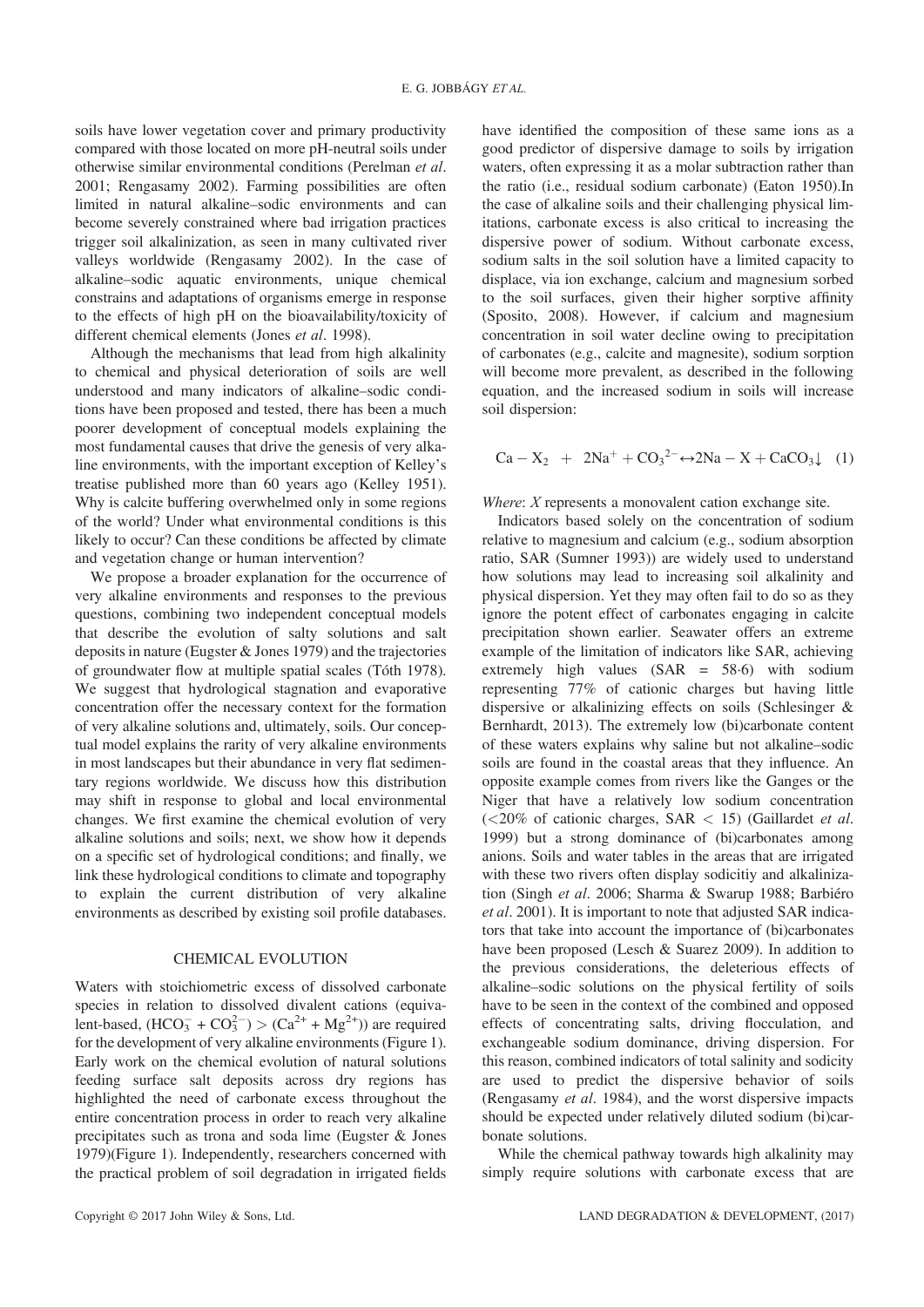

Figure 1. Precipitation pathways for evaporating solutions containing Na<sup>+</sup>, Ca<sup>2+</sup>, SO<sub>4</sub><sup>-</sup>, Cl<sup>-</sup>, HCO<sub>3</sub><sup>-</sup>, and CO<sub>3</sub><sup>-</sup>. Precipitation products are indicated in boxes and dissolved ions in circles. In this simplified analyses of possible precipitation trajectories  $Mg^{2+}$  and K<sup>+</sup> were not included but would behave closely to  $Ca^{2+}$ and Na<sup>+</sup>, respectively. The ratios of Ca<sup>2+</sup> to carbonate + bicarbonate and Ca<sup>2+</sup> to SO<sub>4</sub><sup>-</sup>, considered as charge equivalents, play a key role determining precipitation products. Adapted from Eugster & Jones (1979). [Colour figure can be viewed at [wileyonlinelibrary.com\]](http://wileyonlinelibrary.com)

subject to evaporative concentration, the most fundamental questions is how carbonate excess originates and is maintained in groundwaters that eventually drive the alkalinization of surface environments. While previous attempts to address this question have focused mainly on the composition of rocks, we propose that this is only a secondary aspect subordinated to the dominant role of hydrological stagnation.

# HYDROLOGICAL STAGNATION

Solutions with carbonate excess that become exposed to evaporative concentration are not easily found in nature. Their paucity can be explained by the partial decoupling of the sources of inorganic carbon and divalent cations along hydrological trajectories. Typically, respiration by the biota is the main source of inorganic carbon entering the soil solutions, and its injection takes place only along the biologically active portion of soil–rock continuum, close to the surface (Figure 2a). This input, which can be rapidly lost through degassing in the acidic solutions of highly weathered soils, remains as dissolved  $CO<sub>2</sub>$  or bicarbonate under more neutral conditions. Inorganic carbon supply beyond that zone, however, is extremely scarce, as the lack of organic matter and/or the reducing environment limit additional respiration inputs. Hence, in areas of hydrological recharge (downward water flux), soil inorganic carbon supply takes place only at the beginning of the hydrological trajectory, where it may be retained if the environment is not acidic enough to degas it. Early empirical idealizations of chemical changes of groundwater proposed a gradual replacement of  $HCO_3^-$  and  $CO_3^{2-}$  by  $SO_4^{2-}$  and  $Cl^-$  along the trajectory from recharge to discharge zones (Chebotarev, 1955). In contrast to inorganic carbon, divalent cations can be supplied by the mineral matrix throughout the whole hydrological trajectory both via weathering and exchange processes. Therefore, given enough length on any water trajectory, the supply of divalent cations will eventually exceed the initial load of inorganic carbon, leading to solutions with  $(HCO_3^-+CO_3^{2-}) < (Ca^{2+}+Mg^{2+})$  (Figure 2a). If the saturation level for calcite and other carbonate minerals is achieved along the hydrological trajectory, precipitation will consume both inorganic carbon and divalent cations while weathering or ion exchange will only supply the latter. Along extensive hydrological trajectories, solutions will switch from  $(HCO_3^-+CO_3^{2-})$  excess to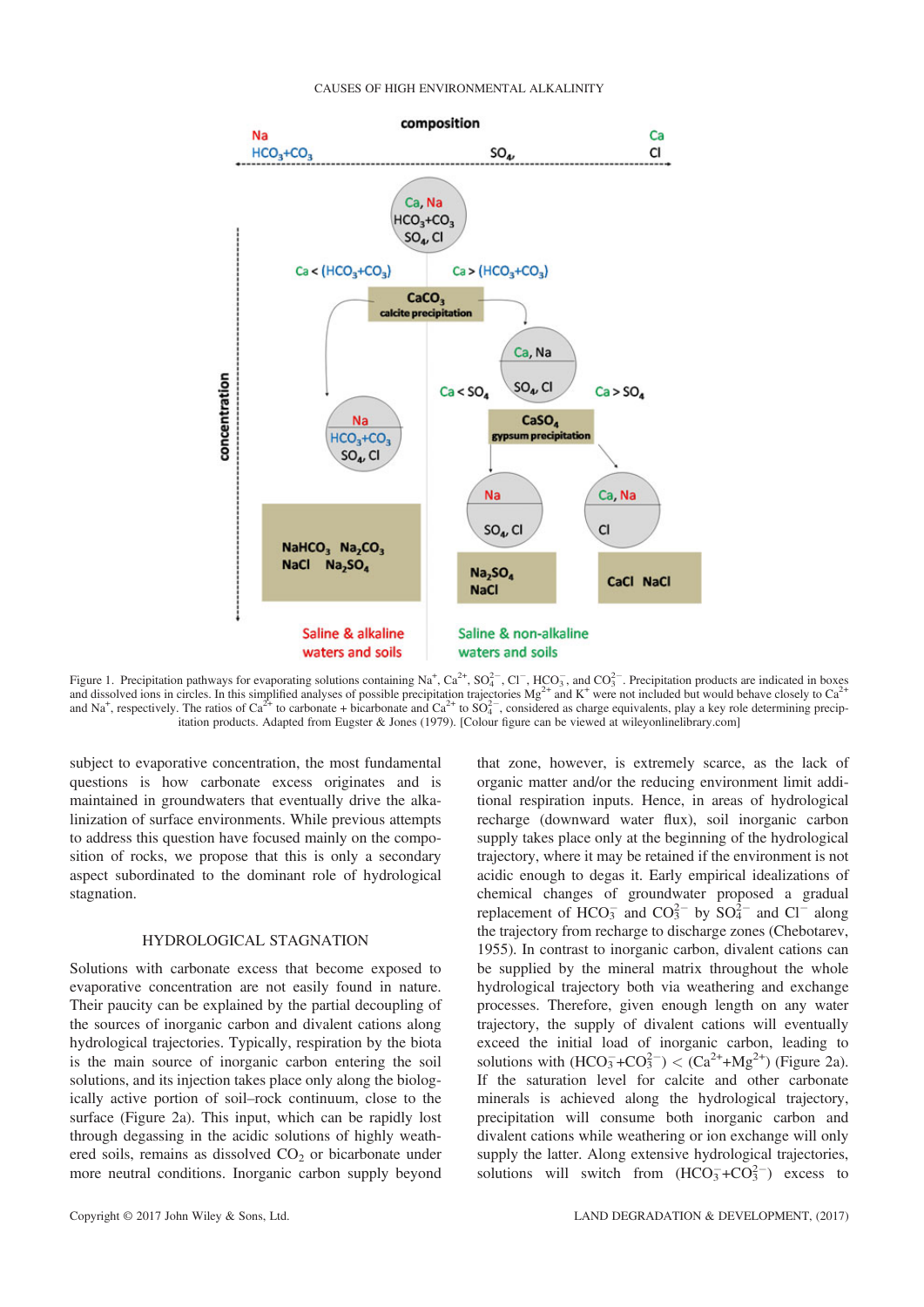#### E. G. JOBBÁGY ET AL.



Figure 2. Conceptual model capturing the vertical and horizontal complexity of soil–sediment systems into a three-horizon two-landscape position scheme. (a) Horizons include (i) a biologically active zone that supplies respired  $CO<sub>2</sub>$ , (ii) a vadose zone with low respiration and higher primary mineral abundance capable of sustaining the supply of cations, (iii) a saturated zone capable of transporting dissolved species. Landscape positions include topographically higher recharge zones, where water excesses are drained and topographically lower zones where water excesses are discharged as liquid (towards rivers/streams) or vapor. (b) A very flat and stagnant landscape develops shorter and shallower hydrological paths. This path can be temporarily reversed (dotted arrows) when, for example, high water-excess periods with surface runoff raise the water table at faster rates in lowlands than uplands. The soil (horizon i) and the saturated zone (horizon iii) are in contact and the zone where  $Ca^{2+}$  supply exceeds  $CO_2$  supply becomes shorter. [Colour figure can be viewed at [wileyonlinelibrary.com\]](http://wileyonlinelibrary.com)

 $(Ca^{2+}+Mg^{2+})$  excess (Figure 2a), while short trajectories, instead, open the possibility of solutions with  $(HCO<sub>3</sub><sup>-</sup>+CO<sub>3</sub><sup>2</sup>)$  excess reaching the discharge zone (Figure 2b). It is important to highlight that the only abundant rocks whose weathering can supply inorganic carbon are the calcareous ones, and they also supply a balanced load of divalent cations, without raising the  $(HCO<sub>3</sub><sup>-</sup>+CO<sub>3</sub><sup>2</sup>)(Ca<sup>2+</sup>+Mg<sup>2+</sup>)$  ratio above the unit. An additional aspect of stagnant landscapes that needs to be considered is that, when subject to dry climates, they are more prone to accumulate salts than sloped landscapes because of the larger area with capillary contact between water tables and the surface. Soluble salt accumulation in alkaline medium favors the selective concentration of Na<sup>+</sup> and repression of  $Ca^{2+}$  as a result of the lower solubility of  $Ca^{2+}$ salts becomes (Chebotarev, 1955).

Many researchers have focused on soil and parent material mineralogy as a central cause for high soil alkalinity (Kelley 1951; Nyamapfene 1986; Pal et al. 2003; Shvartsev & Wang 2006; Wang et al. 2009). We argue that this aspect

is important but subordinate to the hydrogeological conditions described earlier. Certainly, the sodium and divalent cation content and availability upon weathering of the minerals to which groundwater is exposed along the paths described in Figure 2 influence the possibility of solutions reaching discharge zones with (bi)carbonate excess. For example, Na-rich feldspars would favor (bi)carbonate excess, whereas Ca/Mg-rich basalts will prevent it. Yet, even under Ca/Mg poor conditions, non-stagnant landscapes would host hydrological trajectories that are long enough to consume the (bi)carbonate excess pulse that is only generated at the recharge. Under stagnant conditions, Ca/Mg-rich sediments would partially restrain the development of highly alkaline soils requiring shorter and shallower hydrological paths for them to develop compared with Na-rich sediments (Nyamapfene 1986).

The next requirement to achieve high alkalinity in soils or surface waters is to have solutions with  $(HCO<sub>3</sub><sup>-</sup>+CO<sub>3</sub><sup>2</sup>) > (Ca<sup>2+</sup>+Mg<sup>2+</sup>)$  going through evaporative concentration. Upon concentration, calcite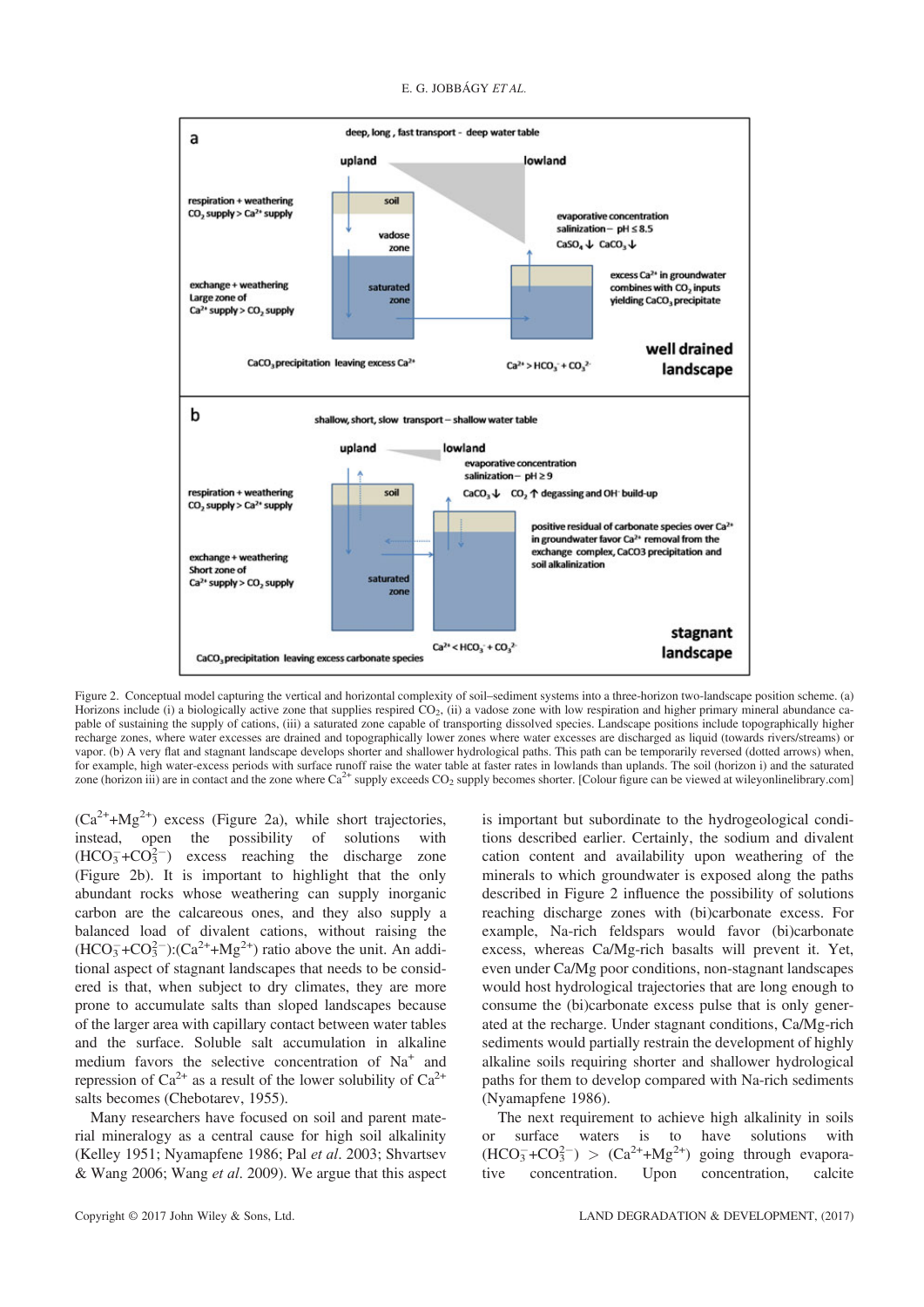precipitation and calcium-to-sodium replacement from the exchange complex will be favored, bicarbonate will be replaced by more alkaline carbonate, and  $CO<sub>2</sub>$  released. Repeated drying and wetting cycles may enhance the speed of this final stage in the development of alkaline– sodic soils, as careful chemical modeling has suggested (van der Zee et al. 2010). Therefore, the specific hydrological conditions described earlier involve (i) not only relatively short and shallow saturated trajectories that are able to convey solutions with (bi)carbonate excess to surface discharge zones but also (ii) a negative climatic water balance (precipitation < potential evapotranspiration) that warrants that episodes of surface evaporative concentration would not be overridden by pluvial dilution (Figure 2). In nature, these hydrological conditions are most likely to be found in very flat regions with semiarid to subhumid climate where stagnant groundwater systems occur. It is interesting to highlight that stagnation may be enhanced by the dispersive effect of alkaline–sodic solutions on sediments and soils, which could introduce a positive feedback on their development.

Flat topographies, particularly low regional slopes, favor the presence of shallow water tables as well as short and slow recharge–discharge groundwater trajectories (Tóth 1978; Tóth 1999). It is important to highlight that stagnation in flat regions can be alleviated if recharge fluxes are very low, as it can be expected under arid climates (Fan & Schaller 2009). Thus, condition (i) is more likely met in flat landscapes that have a climate that is humid enough to sustain shallow water tables. Condition (ii) requires a climate that is arid enough to allow the evaporative concentration of groundwater at the surface. As a result of these two conditions, semiarid to subhumid climates and very flat topographies provide the necessary context for the development of highly alkaline waters and soils in nature. Climates that are too dry will prevent hydrological stagnation. Climates that are too wet will block evaporative concentration and on top of that will be more likely to host acidic topsoils, preventing the retention of inorganic carbon in the recharge zone. Noticeably, in Western Siberia, where the largest span of very alkaline environments has been described, the abundance of alkaline–sodic soils increases from dry to humid belts peaking in the humid extreme of steppes where they become the main variant of salt accumulation before entering the wetter forest systems in which salty soils are no longer found (Bazilevich 1970).

Human interventions, particularly irrigation, can expose river or aquifer waters with  $(HCO_3^-+CO_3^{2-}) > (Ca^{2+}+Mg^{2+})$ to intense evaporative concentration after short-cutting their path from recharge to discharge. Waters that would otherwise reach the ocean or enter long natural hydrological trajectories are applied to arid surfaces. If irrigation is accompanied by poor drainage infrastructure, as it often happens, water tables approach the topsoil, changing the hydrological context even closer to the one described for very flat plains (Figure 2). Flat arid farming land irrigated with rivers with high  $(HCO_3^-+CO_3^{2-}) > (Ca^{2+}+Mg^{2+})$  such as the Ganges, Narmada, and Godavari in India or the Nile and Niger in Africa (Gaillardet et al. 1999) are examples of this anthropogenic mechanism of soil alkalinization (Elewa & El Nahry 2009; Sharma & Swarup 1988; Subramanian & Ittekkot 1991; Barbiéro et al. 2001). Without irrigation, some large basins lead naturally to the same type of situation when rivers with  $(HCO_3^-+CO_3^{2-}) > (Ca^{2+}+Mg^{2+})$ leave their humid sources to feed arid lowlands, creating highly alkaline wetland environments. One of the best documented examples is the Okavango delta, where the Jao– Boro River waters  $(HCO_3^-+CO_3^{2-} : Ca^{2+}+Mg^{2+} = 1.3,$ Sawula & Martins 1991) fan out over a very flat portion of the Kalahari desert, creating highly alkaline soils in slightly elevated but concave interfluvial zones that are supplied by their shallow water tables (McCarthy 2006). Another example comes from the flood plain of the lower Limpopo river in Mozambique  $(HCO_3^-+CO_3^{2-} : Ca^{2+}+Mg^{2+} = 1.4)$  where naturally alkaline soils are dominant (FAO 2004).

An illustrative exception to the rules proposed earlier emerges when deep source of inorganic carbon is present along groundwater trajectories. In volcanically active regions such as the Rift Valley of Africa, deep regional groundwater systems sustain concentrations of  $HCO_3^-+CO_3^{2-}$ :  $Ca^{2+}+Mg^{2+} > 1$  thanks to the injection of deep  $CO<sub>2</sub>$  of geological origin, explaining the presence of vast saline lakes and salt pans of sodium (bi)carbonate such the Magadi system in Kenya (Chernet et al. 2001; Eugster & Jones 1979). A similar hydrogeochemical setting explains the sodium (bi)carbonate deposits of Wyoming in North America (Earman et al. 2005). Without this exceptional deep source of dissolved inorganic carbon, these systems would develop neutral (sulfate or chloride-dominated) salt deposits as seen in the majority of discharge lakes and salt flats of arid regions (Eugster & Jones 1979).

Perhaps, the ultimate example of highly alkaline environments on Earth comes from the "Soda Ocean" hypothesis (Grotzinger & Kasting 1993), which suggests that in Archean to Proterozoic times continental water supply to the ocean with  $HCO_3^- + CO_3^{2-}$ :  $Ca^{2+} + Mg^{2+} > 1$  may have occurred, explaining the puzzling lack of gypsum precipitation on those stages of our planet and suggesting that very alkaline aquatic environments may have been the norm, rather than the exception, for the early evolution of life (Grotzinger & Kasting 1993). Whether high atmospheric  $CO<sub>2</sub>$  or highly stagnant vegetation-free watersheds may have favored this condition remains to be explored.

# GLOBAL DISTRIBUTION

Extremely flat plains or "hyperplains" can be globally mapped using a simple topographic criterion, such as regional slopes (measured on a 10-km radius)  $\langle 0.05\%$ (Jobbágy et al. 2008) (Figure 3a). Many of these hyperplains coincide with vast shallow groundwater areas as suggested by a recent global map that combined an ecohydrological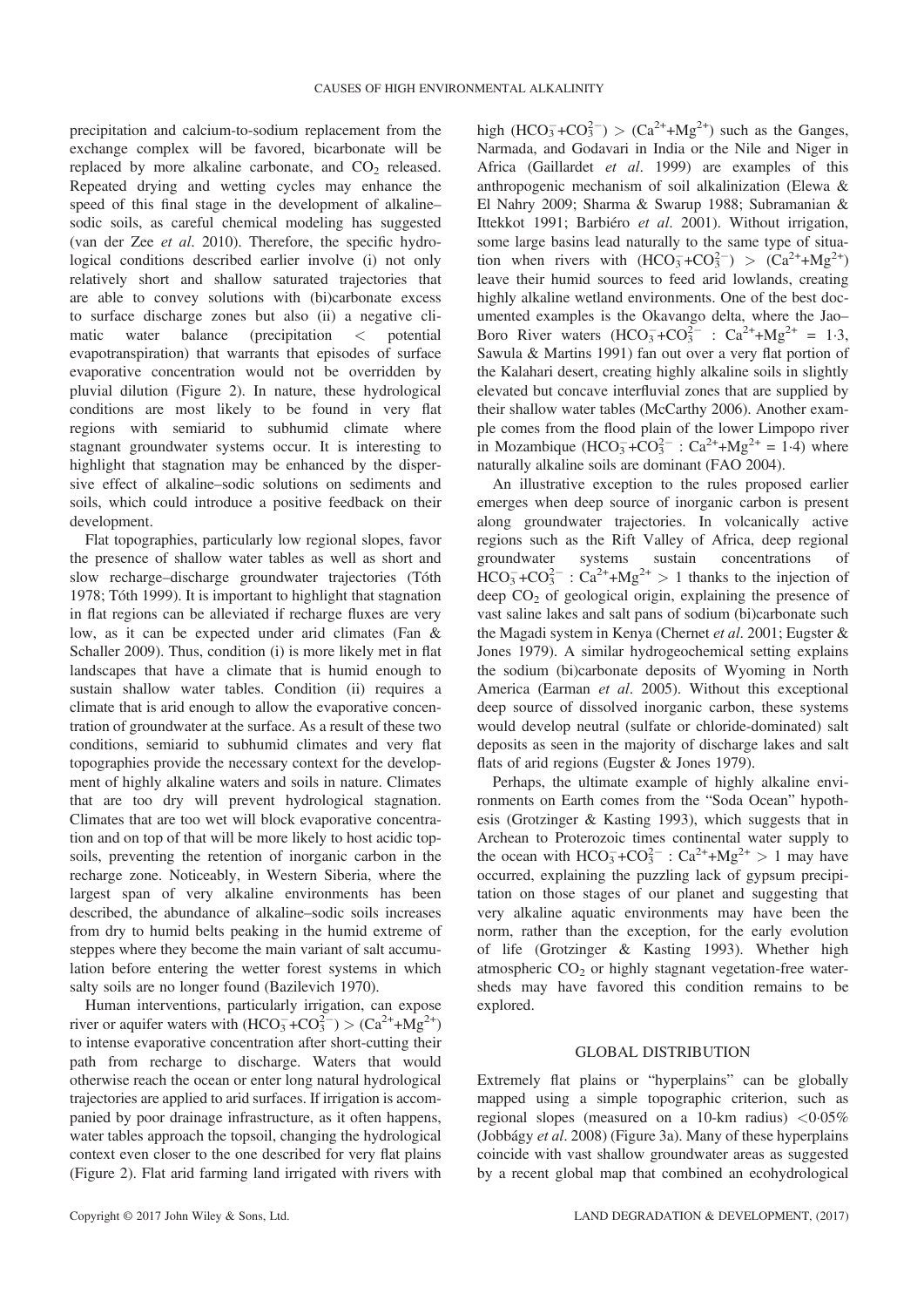

Figure 3. (a) Global distribution of very flat regions (hyperplains) according to their climatic water balance. Hyperplains were defined as those areas with slopes  $\leq$ 0.05% based on SRTM digital elevation model with a spatial resolution of 10 km (Rabus et al. 2003). The maps show only hyperplains ≥2,000 km2 (~70% of global hyperplain area) and characterize the water balance as the ratio between annual precipitation and potential Penman-Monteith evapotranspiration based on CRU climatic database (New et al. 2002). Hyperplains with documented abundant alkaline-sodic soils are indicated and correspond to (1) Central Canada, (2) eastern Hungary, (3) northern Caspian basin, (4) Western Siberia, (5) Northeastern China, (6) Pampas and Chaco central Argentina, (7) Brazilian Pantanal, (8) Venezuelan Llanos, (9) Southern Sudan, (10) Etosha basin, (11) Okavango basin, (12, 13) southeastern Australia. Arid hyperplains with alkaline irrigated soils along river valleys are also indicated and correspond to the (14) Ganges in India, (15) Niger in West Africa, and (16, 17) Nile in Sudan and Egypt. (b) Frequency histogram for the maximum pH value observed in the top meter of soil profiles. Maximum pH values (measured in water) across all the soil horizons that had their upper boundary within the top meter of the profile as recorded in the WISE 3.1 database ( $n = 9661$ ) (Batjes 2009). (c) Distribution of alkaline soils along a climatic gradient for hyperplains and for the rest of the territory. The percentages of alkaline soils (pH  $\geq$  9 in the top meter) across 11 ranges of climatic water balance (PPT:PET at 0.2 steps) are shown for hyperplains (slope  $\leq 0.05\%$  and area  $\geq 2,000 \text{ km}^2$ ) and for all other topographic situations. [Colour figure can be viewed at [wileyonlinelibrary.com\]](http://wileyonlinelibrary.com)

model and numerous water table depth observations (Fan et al. 2013). Regions with documented abundant alkaline– sodic soils and, in some cases, surface water bodies correspond to hyperplains with semiarid to subhumid climates in the map, calculated based on precipitation to potential evapotranspiration (CRU climate database 1961–1990) (New et al. 2002) (Figure 3a). This includes the sedimentary plains of Western Siberia (Bazilevich 1970), the northern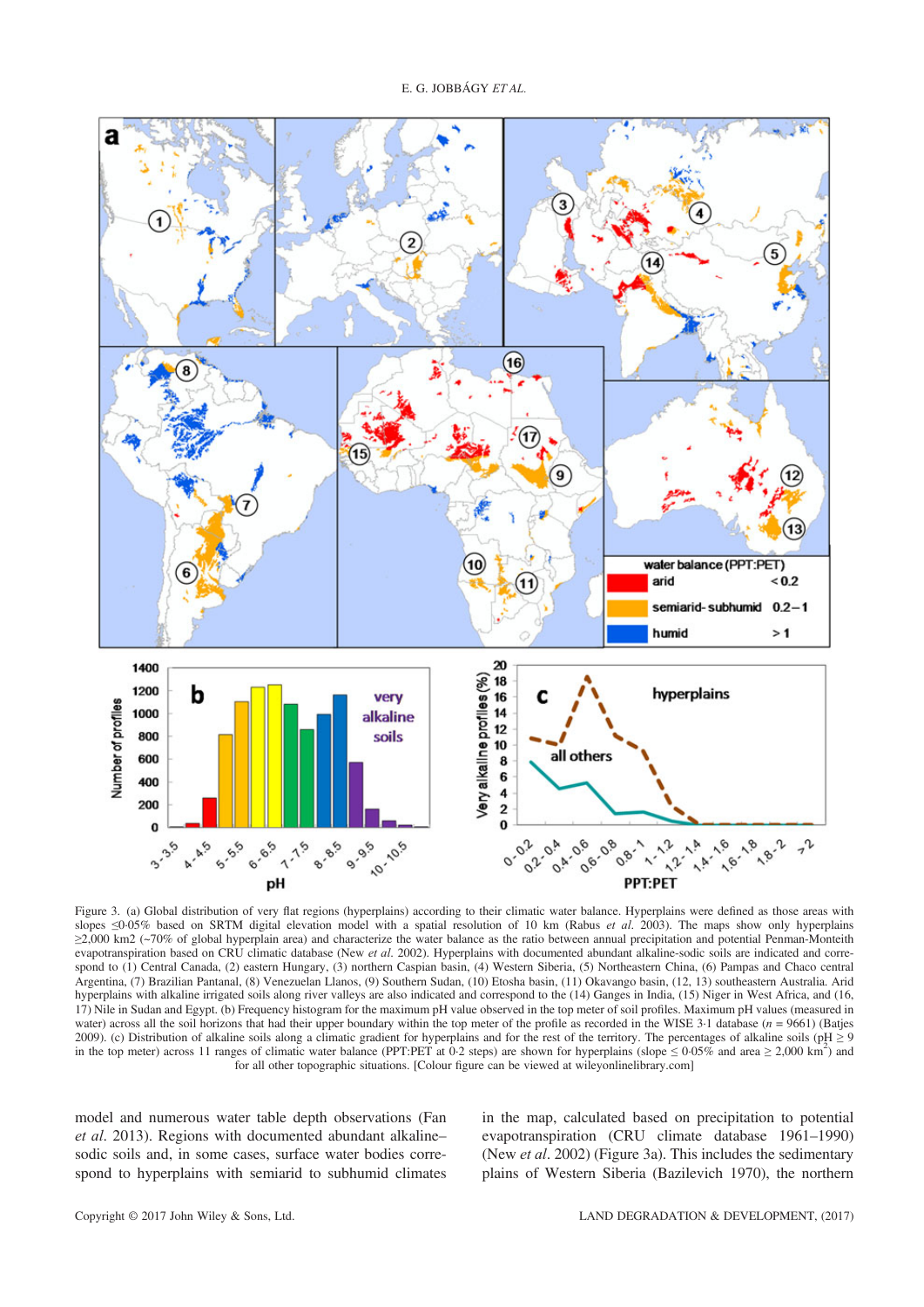Caspian basin (Khitrov 2005), eastern Hungary (Molnár & Borhidi 2003; Tóth & Rajkai 1994), the Pampas and Chaco in Central Argentina and western Paraguay (Cisneros et al. 1999; Lavado & Alconada 1994; Miretzky et al. 2000), the Brazilian Pantanal (Furquim et al. 2010), the driest section of the Venezuelan Llanos (Guerrero-Alves et al. 2004), several areas in Central Canada (Buckland et al. 2002; Carter & Pearen 1985), the Songnen Plains in Northeastern China (Shvartsev & Wang 2006; Yang & Li 2003; Luo et al. 2011), and Southern Sudan (De Vivo et al., 1981) (Figure 3a, Numbers 1 to 9). In Southern Africa, the closed-basins of the Etosha (Namibia) and Okavango (Botswana) hyperplains host very alkaline soils and salt deposits (Buch & Rose 1996; McCarthy 2006) (Figure 3a, Numbers 10 and 11). In Australia, two vast semiarid to subhumid hyperplains are found in the southeastern states around the mid-basins of the Murray and Darling rivers where very alkaline soils and groundwaters have been reported (De Caritat et al. 2011) (Figure 3a, Numbers 12 and 13). It is important to highlight, however, that Australia hosts what is perhaps the largest fraction of very alkaline soils of all continents, many of which are outside these two hyperplains, located under more arid climates and in areas with higher slopes (De Caritat et al. 2011) where groundwater influence is not obvious in present times (Fan et al. 2013). We speculate that some of these very alkaline areas, however, may reflect a legacy of stagnant hydrological conditions from past climates that remain in the old surfaces of Australian landscapes.

Arid hyperplains along the dry valleys of the Niger (West Africa), Nile (Egypt and Sudan), Indus (India and Pakistan), Ganges (India), Euphrates (Syria, Irak), Amu Darya (Turkemenistan and Uzbequistan), and Syr Darya (Kazakstan) provide conditions for strong hydrological stagnation when subsidized by additional water inputs from irrigation (Figure 3a). Where those irrigation waters have high  $HCO_3^- + CO_3^{2-}$ :  $Ca^{2+} + Mg^{2+}$  ratios, as it is the case of the Ganges, Nile, and Niger rivers (Gaillardet et al. 1999) (Figure 3a, Numbers 14 to 17), high alkalinization of soil profiles is often documented as in the examples from Egypt (Elewa & El Nahry 2009), India (Bajwa et al. 1992), and Niger (Barbiéro et al. 2001).

In order to evaluate quantitatively to what extent very alkaline soils tend to concentrate in hyperplains with intermediate climatic water balances, we took advantage of the largest existing global database of individual soil profiles  $(n = 10253, WISE 3.1, Batjes 2009)$ . Using the geographic coordinates provided for most of the profiles in this database, we obtained (i) the average regional slope in a 25-km radius around each soil profile on the basis of the SRTM global digital elevation (Rabus *et al.* 2003) and (ii) the annual precipitation to potential evapotranspiration ratio (PPT:PET) using the CRU database (New et al. 2002). In order to identify highly alkaline soils, we first obtained the maximum pH values recorded within each profile in the top meter (pH measured in water in all soil horizons with their top boundary located above 1 m of depth). The

important effect of calcite buffering soil pH (Figure 3b). While the mode of pH values occurs at slightly acidic values, a distribution that is skewed towards alkaline values appears "held" around  $pH = 8.5$  boundary where a second mode occurs. Only 2·7% of the reported soil profiles have at least one horizon with pH values equal or higher to 9 on the top meter. We quantified the frequency with which this population of highly alkaline soils occurred under hyperplains (regional slope  $< 0.05\%$ ) or under the rest of the continental territory (regional slope  $> 0.05\%$ ) across 11 ranges of climatic water balance (PPT:PET at 0·2 steps). Very alkaline profiles were absent with PPT:PET ratios  $>1.4$  and very rare with ratios  $>1$ ; increasing their proportion with increasingly drier climates (Figure 3c). A clear maximum presence of very alkaline soil profiles was found in hyperplains with intermediate water balance (PPT:PET  $=0.4$  to 0.6), representing 18% of all the reported profiles under those conditions. Under the same water balance, the rest of the territory had only 5% the reported cases with maximum profile pH  $\geq$  9. This population of soil profiles was still relatively abundant in the driest climatic range, where differences between hyperplains and the rest of the territory became smaller (Figure 3c). Remarkably, 91% of all the arid cases with  $pH \geq 9$ , out of semiarid–subhumid hyperplains, corresponded to irrigated soils (Ganges, Indus, Niger, Nile, Saloum and Upper Euphrates rivers) or wetlands (predominantly not only the Okavango in Botswana but also Azraq Oasis in Jordan and Conch Lake in Kenya) as found after a detailed inspection of the soil profile location in the Google Earth system. Overall, semiarid to subhumid (PPT:ETP =  $0.2$  to 1) very flat plains hosted 4·2% of all sampled profiles but 16·1% of those with  $pH \geq 9$ . These results suggest that the broad and qualitative regional topographic and climatic conditions outlined earlier contribute to explain the occurrence of very alkaline soils. The global analysis presented earlier suggests that very alkaline soils can prevail across vast areas if the right but

histogram of these values across 9,661 profiles reveals the

# ENVIRONMENTAL CHANGE AND HIGH ALKALINITY

unusual hydrological settings required are present, challenging the notion of the azonal and isolated character of these

environments.

By focusing on hydrology (stagnation combined with negative water balance) for the formation of highly alkaline soils, we can anticipate how human-induced environmental changes could alter their distribution. Direct hydrological interventions such as the build-up of channels and drains on very flat subhumid landscapes can depress groundwater-levels decoupling recharge and discharge zones and eliminating the source of alkaline water on large areas, as seen in the eastern Hungary (Nosetto et al. 2007; Szabolcs 1979). Alternatively, the construction of impoundments or elevated roads that block surface water evacuation can increase stagnation, creating recharge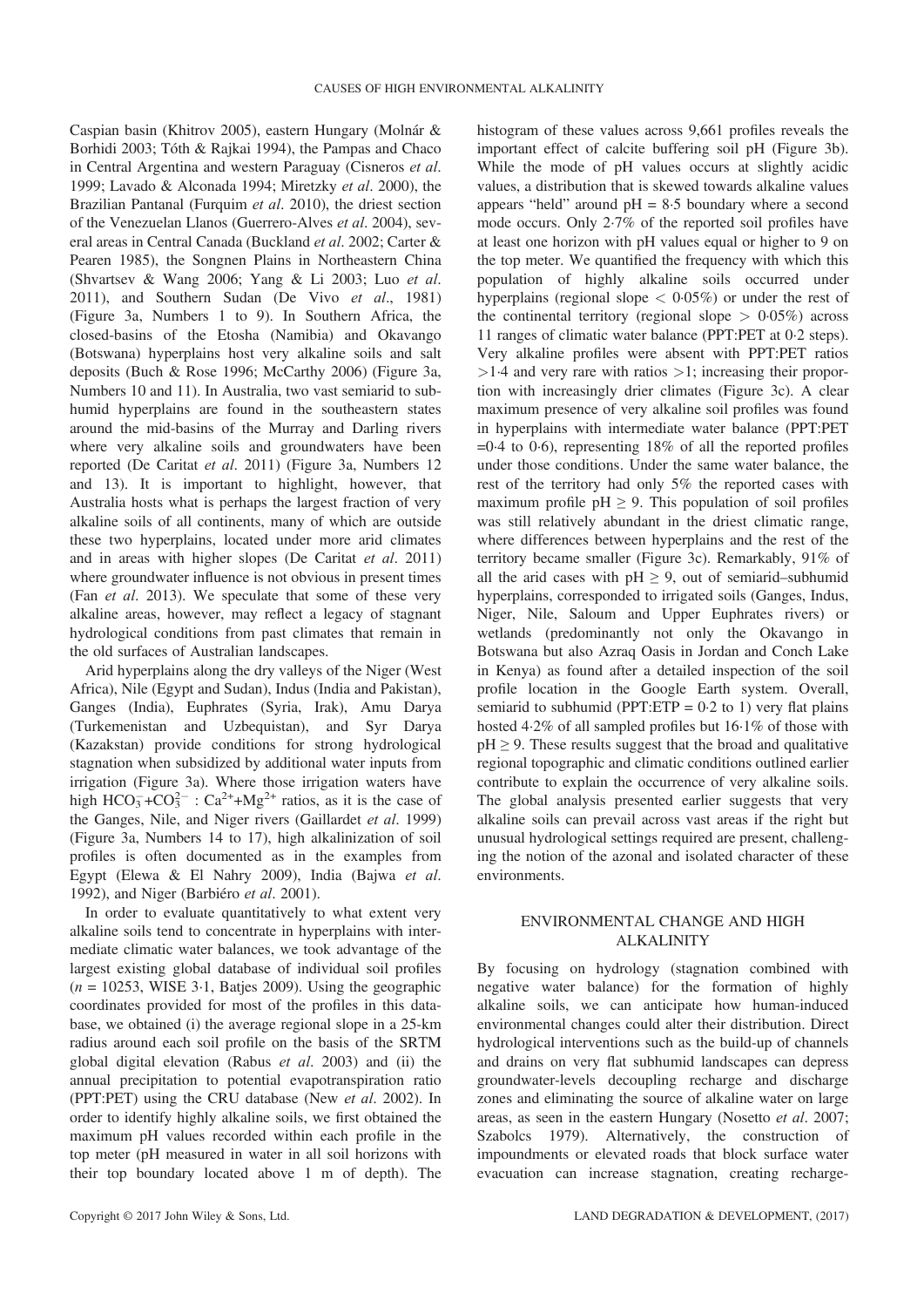discharge shortcuts, and expanding the area of alkalinesodic soils. Finally, irrigation has already caused the same problem over very flat landscapes such as the Ganges and Niger valleys and will likely worsen in these and other irrigated regions of the world if management practices do not improve as fast as utilization expands. Other human influences on the water balance of a region can expand or shrink the area covered by alkaline-sodic soils. Climate and vegetation change can act separately or interact, influencing the water balance of flat sedimentary regions and stagnation regimes. For example, increasing rainfall and/or the replacement of native perennial vegetation with crops consuming less water can push semiarid systems to higher stagnation levels, as seen in cultivated regions of Australia and Argentina (Contreras et al. 2012; George et al. 1997; Gimenez et al., 2016). On the other hand, decreasing rainfall or the introduction of vegetation types with high water consumption rates (e.g., fast growing tree plantation on grasslands) in subhumid plains with stagnant hydrology can depress water table levels, create longer groundwater trajectories, and decrease the alkalinizing potential of the solutions that reach evaporative discharge areas (Jobbágy & Jackson 2007; Nosetto et al. 2008). Whether stagnation and alkalinization will increase or decrease in the coming decades is difficult to predict based solely on climate projections, yet the displacement of natural and cultivated perennial vegetation by annual crops and the sustained expansion of the global irrigated areas are likely to tilt the balance towards more alkaline-sodic land in the future.

# **CONCLUSIONS**

Naturally occurring or human-induced hydrological stagnation in environments with a negative water balance create the conditions for the production and concentration of groundwater solutions with an excess of dissolved inorganic carbon with respect to dissolved divalent cations. This hydrochemical setting is the key determinant of the formation of very alkaline environments including soils and surface water bodies with  $pH \ge 9$ . Being rare across the globe, these conditions can be dominant in very flat sedimentary landscapes with semiarid to subhumid climate in which shallow and short groundwater trajectories are able to maintain high inorganic carbon to divalent cation ratios all the way from recharge to discharge zones. While other pathways to produce extreme alkaline environments that rely on very specific geological features providing deep  $CO<sub>2</sub>$  sources, such as hydrothermal venting, can be found, the setting and mechanism that we propose here are more universal and have hydrological stagnation and respired  $CO<sub>2</sub>$  as the main setting and vector of alkalinization, respectively.

General conceptualized biogeochemical equilibria representing the integrated transformation of minerals for closed semiarid to subhumid basins under (i) well drained versus (ii) stagnant can be presented as follows:

- (i) primary minerals  $+$  respiration  $=$  secondary minerals + calcite + neutral salts.
- (ii) primary minerals  $+$  respiration  $=$  secondary minerals + calcite + alkaline salts +  $CO<sub>2</sub>$  degassing.

While real stagnant basins will likely fall at intermediate stages between (i) and (ii), the extreme equilibrium (ii) shows the endpoint towards which hydrological stagnation and its drivers (including climate, topography, and human interventions like irrigation) take the chemistry of soils, surface waters, and salt deposits when evaporative discharge occurs. Preserving the unique natural life and sustaining the challenging production of very alkaline environments will benefit from an integrative view that sits at the interface of the biogeochemistry and hydrology of these systems.

### ACKNOWLEDGMENTS

Discussions with Dan Richter, Matías Jobbágy, and John Reinfleder were important primers for this paper. German Baldi helped us to map hyperplains. Funds from the International Development Research Center from Canada (IDRC, project 106601-001), the ANPCyT from Argentina (PICT 2014-2790), and the OTKANN 79835 Program supported our work.

### **REFERENCES**

- Bajwa MS, Choudhary OP, Josan AS. 1992. Effect of continuous irrigation with sodic and saline-sodic waters on soil properties and crop yields under cotton-wheat rotation in northwestern India. Agricultural Water Management 22: 345–356.
- Barbiéro L, Valles V, Régeard A, Cheverry C. 2001. Residual alkalinity as tracer to estimate the changes induced by forage cultivation in a nonsaline irrigated sodic soil. Agricultural Water Management 50: 229-241.
- Batjes NH. 2009. Harmonized soil profile data for applications at global and continental scales: updates to the WISE database. Soil Use and Management 25: 124-127.
- Bazilevich NI. 1970. The Geochemistry of Soda Soils. Israel Program for Scientific Translations. Jerusalem: Israel.
- Buch MW, Rose D. 1996. Mineralogy and geochemistry of the sediments of the Etosha Pan Region in northern Namibia: a reconstruction of the depositional environment. Journal of African Earth Sciences 22: 355–378. [https://doi.org/10.1016/0899-5362\(96\)00020-6.](https://doi.org/10.1016/0899-5362(96)00020-6)
- Buckland GD, Bennett DR, Mikalson DE, De Jong E, Chang C. 2002. Soil salinization and sodication from alternate irrigations with saline-sodic water and simulated rain. *Canadian Journal of Soil Science* 82: 297-309.
- Carter MR, Pearen JR. 1985. General and spatial variability of solonetzic soils in North Central Alberta. Canadian Journal of Soil Science 65: 157–167.
- Chebotarev II. 1955. Metamorphism of natural waters in the crust of wheathering. Geochimica et Cosmochimica Acta 8: 22-48.
- Chernet T, Travi Y, Valles V. 2001. Mechanism of degradation of the quality of natural water in the lakes region of the Ethiopian Rift Valley. Water Research 35: 2819–2832.
- Cisneros JM, Cantero JJ, Cantero A. 1999. Vegetation, soil hydrophysical properties, and grazing relationships in saline-sodic soils of Central Argentina. Canadian Journal of Soil Science 79: 399–409.
- Contreras S, Santoni CS, Jobbágy EG. 2012. Abrupt watercourse formation in a semiarid sedimentary landscape of Central Argentina: the roles of forest clearing, rainfall variability and seismic activity. Ecohydrology 6: 794–805. [https://doi.org/10.1002/eco.1302.](https://doi.org/10.1002/eco.1302)
- De Caritat P, Cooper M, Wilford J. 2011. The pH of Australian soils: field results from a national survey. Soil Research 49: 173–182. [https://doi.](https://doi.org/10.1071/EA03138) [org/10.1071/EA03138](https://doi.org/10.1071/EA03138) Crm, B.